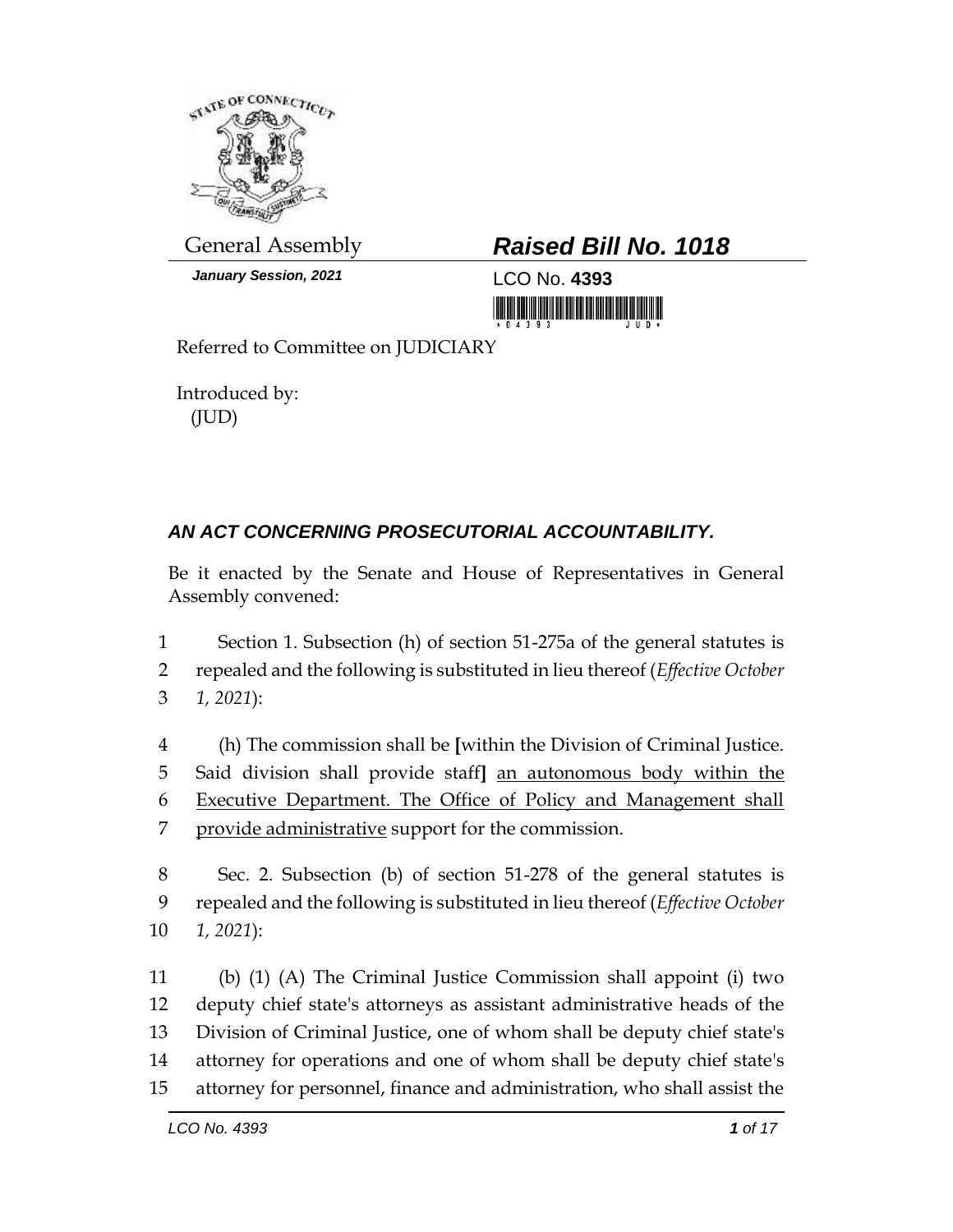Chief State's Attorney in his duties, and (ii) one deputy chief state's attorney who shall be nominated by the commission to serve as Inspector General in accordance with section 51-277e. The term of office of a deputy chief state's attorney shall be four years from July first in the year of appointment and until the appointment and qualification of a successor unless sooner removed by the Criminal Justice Commission. The Criminal Justice Commission shall designate one deputy chief state's attorney appointed under subparagraph (A)(i) of this subsection who shall, in the absence or disqualification of the Chief State's Attorney, exercise the powers and duties of the Chief State's Attorney until such Chief State's Attorney resumes his duties. For the purposes of this subparagraph, the Criminal Justice Commission means the members of the commission other than the Chief State's Attorney. (B) The Criminal Justice Commission shall appoint a state's attorney for each judicial district, who shall act therein as attorney on behalf of the state. The Criminal Justice Commission shall also appoint, from candidates recommended by the appropriate state's attorney and deemed qualified by the commission, as many assistant state's attorneys and deputy assistant state's attorneys on a full-time or part-time basis for each judicial district as the criminal business of the court, in the opinion of the Chief State's Attorney, may require, and the commission shall also appoint, from candidates recommended by the Chief State's Attorney and deemed qualified by the commission, as many assistant state's attorneys and deputy assistant state's attorneys as are necessary, in the opinion of the Chief State's Attorney, to assist the Chief State's Attorney. Assistant state's attorneys and deputy assistant state's attorneys, respectively, shall assist the state's attorneys for the judicial districts and the Chief State's Attorney in all criminal matters and, in the absence from the district or disability of the state's attorney or at his request, shall have and exercise all the powers and perform all the duties of state's attorney. At least three such assistant state's attorneys or deputy assistant state's attorneys shall be designated by the Chief State's Attorney to handle all prosecutions in the state of housing matters deemed to be criminal. Any assistant or deputy assistant state's attorney so designated should have a commitment to the maintenance of decent,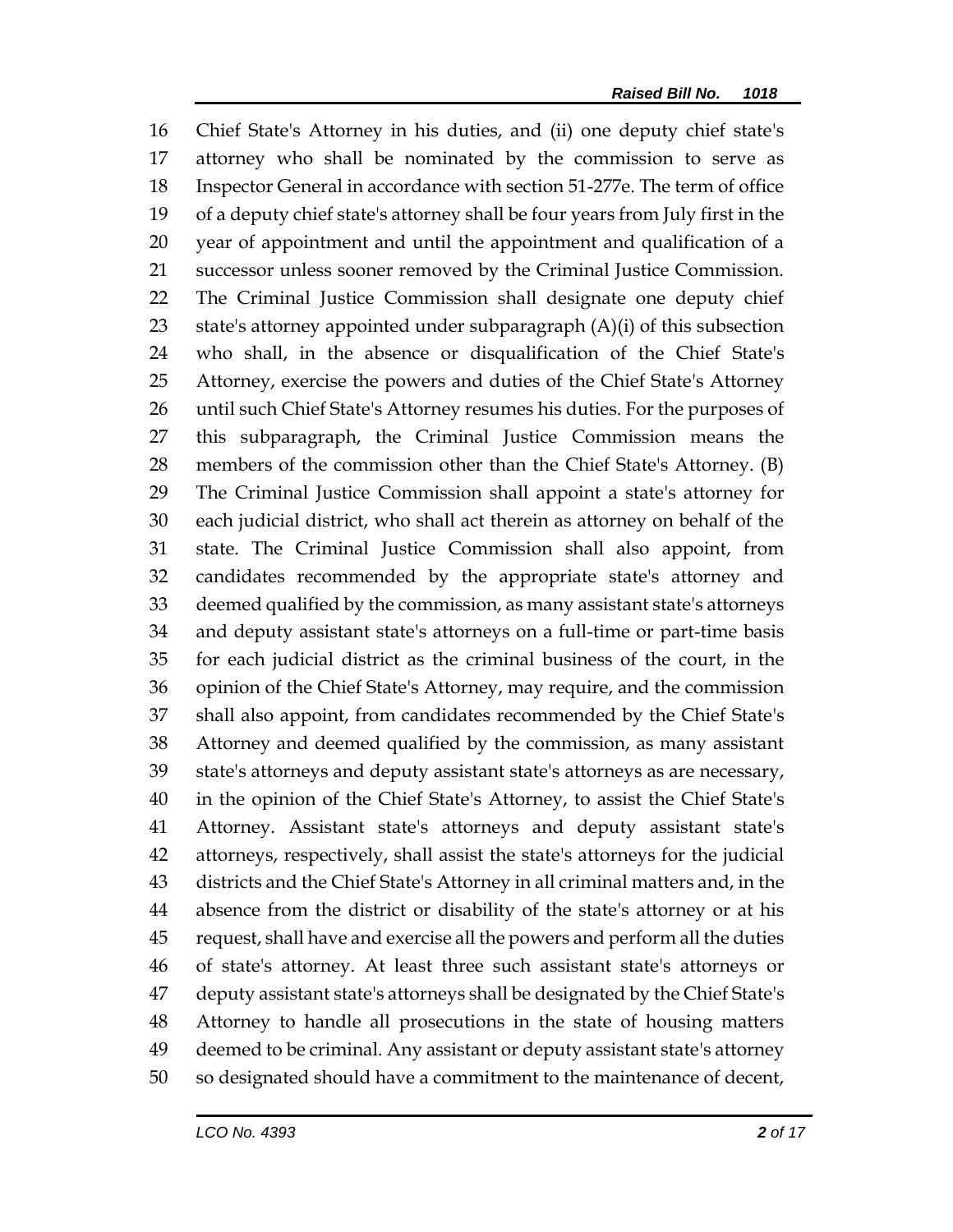safe and sanitary housing and, to the extent practicable, shall handle housing matters on a full-time basis. At least one assistant state's attorney shall be designated by the Chief State's Attorney to handle all prosecutions in the state of environmental matters deemed to be criminal. Any assistant state's attorney so designated should have a commitment to protecting the environment and, to the extent practicable, shall handle environmental matters on a full-time basis. (C) The Chief State's Attorney may promote any assistant state's attorney, or deputy assistant state's attorney who assists him, and the appropriate state's attorney may promote any assistant state's attorney or deputy assistant state's attorney who assists such state's attorney in the judicial district.

 (2) On and after July 1, 1985, the Chief State's Attorney, deputy chief state's attorneys, state's attorneys, assistant state's attorneys and deputy assistant state's attorneys shall receive salaries in accordance with a compensation plan approved by the Department of Administrative Services.

 (3) Each state's attorney who, on June 30, 1973, was included in the provisions of sections 51-49, 51-287 and 51-288 may elect to continue to be so included and, each state's attorney, incumbent on July 1, 1978, who was an assistant state's attorney, chief prosecuting attorney or deputy chief prosecuting attorney on June 30, 1973, may elect to be included in sections 51-49, 51-287 and 51-288, and, in each such case, the Comptroller shall deduct from his salary five per cent thereof as contributions for the purposes of sections 51-49, 51-287 and 51-288, provided any person who has so elected may thereafter elect to participate in chapter 66 and thereupon his past contributions to the State's Attorneys' Retirement Fund shall be transferred to the State Employees Retirement Fund and he shall be credited with all prior service. All other persons appointed under the provisions of this section shall be subject to the provisions of chapter 66.

 (4) Each Chief State's Attorney, deputy chief state's attorney or state's attorney who (A) is ineligible to elect under subdivision (3) of this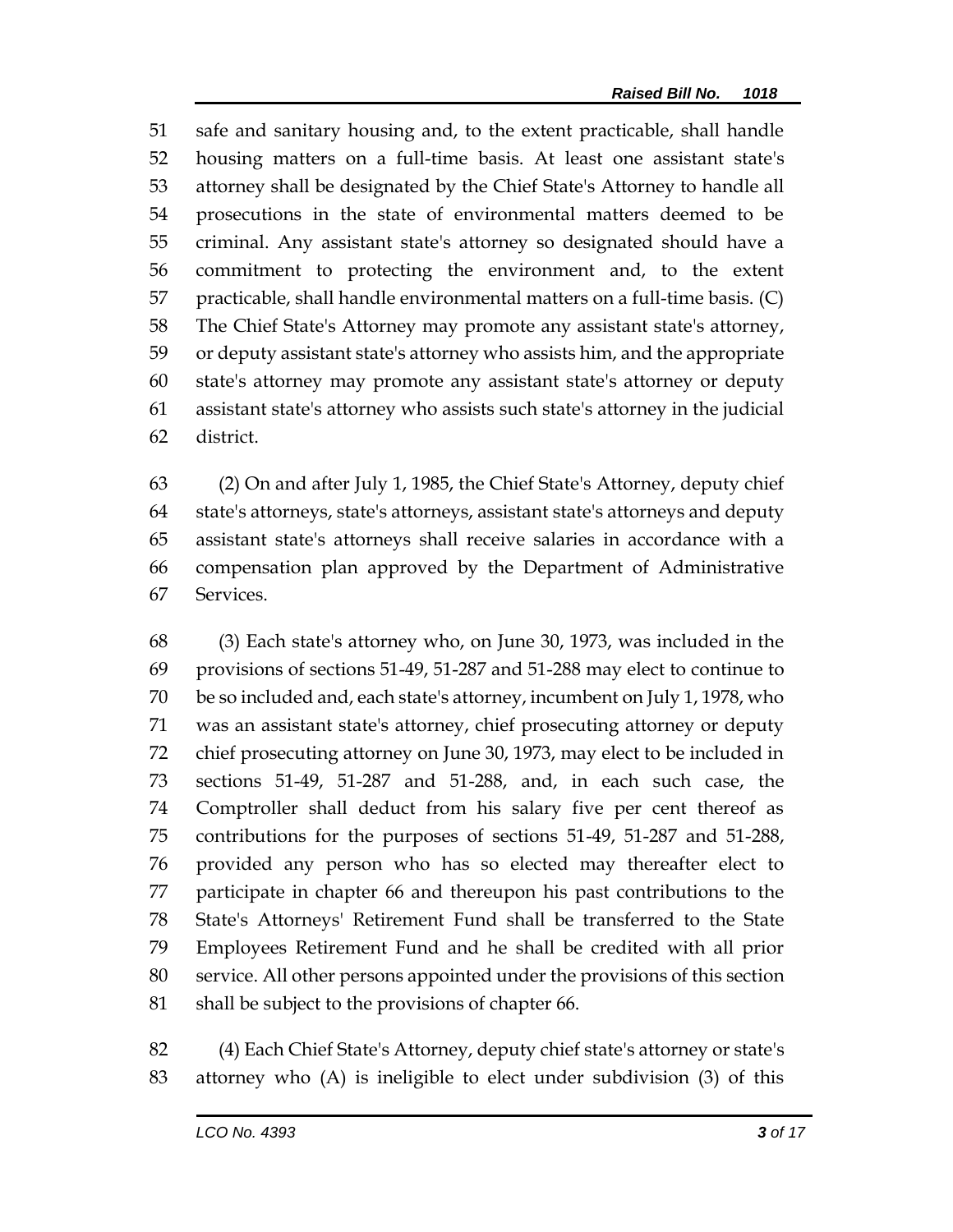subsection, (B) is not subject to the provisions of chapter 66, and (C) had vested under the State Employees Retirement Fund, prior to his appointment to such office, shall vest under the State's Attorneys' Retirement Fund upon reappointment to any such office by the Criminal Justice Commission.

 (5) The several state's attorneys shall each hold office for **[**eight**]** five years from July first and until the appointment and qualification of a successor unless sooner removed for just cause by the Criminal Justice Commission. Beginning July 1, 2022, the commission shall biennially 93 evaluate the performance of each state's attorney in accordance with section 51-280, as amended by this act.

 (6) When any vacancy in the office of the Chief State's Attorney or the office of a state's attorney is to be filled, the commission shall make its appointment from the various recommendations of the Chief State's Attorney or the appropriate state's attorney.

 (7) Each deputy chief state's attorney and state's attorney incumbent on the date of certification by the Secretary of the State of the constitutional amendment concerning appointment of state's attorneys, shall serve the term for which he had been appointed prior to said date.

 Sec. 3. Section 51-279a of the general statutes is repealed and the following is substituted in lieu thereof (*Effective July 1, 2021*):

 (a) The Division of Criminal Justice Advisory Board is established, comprised of the Chief State's Attorney or his designee and the state's attorney for each judicial district or his designee. The board shall **[**meet at least once a month to advise on state-wide prosecutorial standards and guidelines and other policy matters, including peer review and resolution of conflicts. The board shall adopt such rules as it deems necessary for the conduct of its internal affairs.**]** develop uniform 112 written Division of Criminal Justice policies on or before December 31, 2021. The policies shall include, but not be limited to, standards 114 concerning the following subject areas: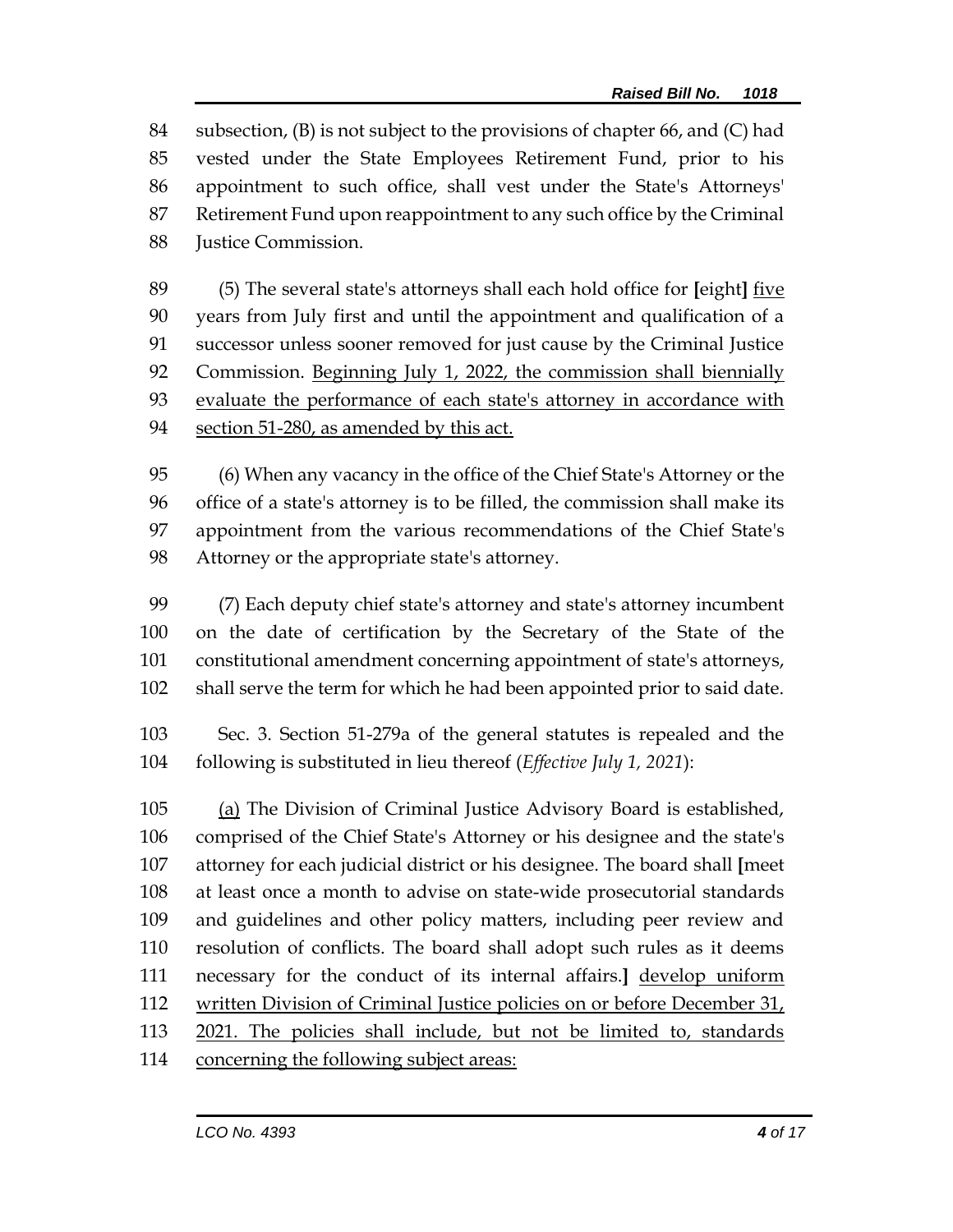| 115 | (1) Charging decisions, concerning:                                    |  |  |
|-----|------------------------------------------------------------------------|--|--|
| 116 | (A) Initiation of charges,                                             |  |  |
| 117 | (B) Charging juveniles as adults,                                      |  |  |
| 118 | (C) The standard of proof required to initiate and maintain charges,   |  |  |
| 119 | (D) Investigatory and discovery materials to be reviewed before        |  |  |
| 120 | charging, and                                                          |  |  |
| 121 | (E) Diversionary program referrals;                                    |  |  |
| 122 | (2) Pretrial release pursuant to section 54-63b, concerning:           |  |  |
| 123 | (A) Pretrial release standards for specific offenses and offense       |  |  |
| 124 | categories,                                                            |  |  |
| 125 | (B) Criteria for determining the amount of security release requested  |  |  |
| 126 | for charged offenses,                                                  |  |  |
| 127 | (C) Review of pretrial release recommendations by supervisory staff    |  |  |
| 128 | within each judicial district, and                                     |  |  |
| 129 | (D) Reevaluation of pretrial detention throughout the pretrial period; |  |  |
| 130 | (3) Pretrial discovery, concerning:                                    |  |  |
| 131 | (A) Facilitation of prompt and complete initial discovery to the       |  |  |
| 132 | defense,                                                               |  |  |
| 133 | (B) Ongoing discovery to the defense when new evidence is made         |  |  |
| 134 | known to the state's attorney's office,                                |  |  |
| 135 | (C) Disclosure of complete file by law enforcement to the state's      |  |  |
| 136 | attorney's office, and                                                 |  |  |
| 137 | (D) Provision of discovery materials prior to entering into a plea     |  |  |
| 138 | agreement and prior to the beginning of a trial;                       |  |  |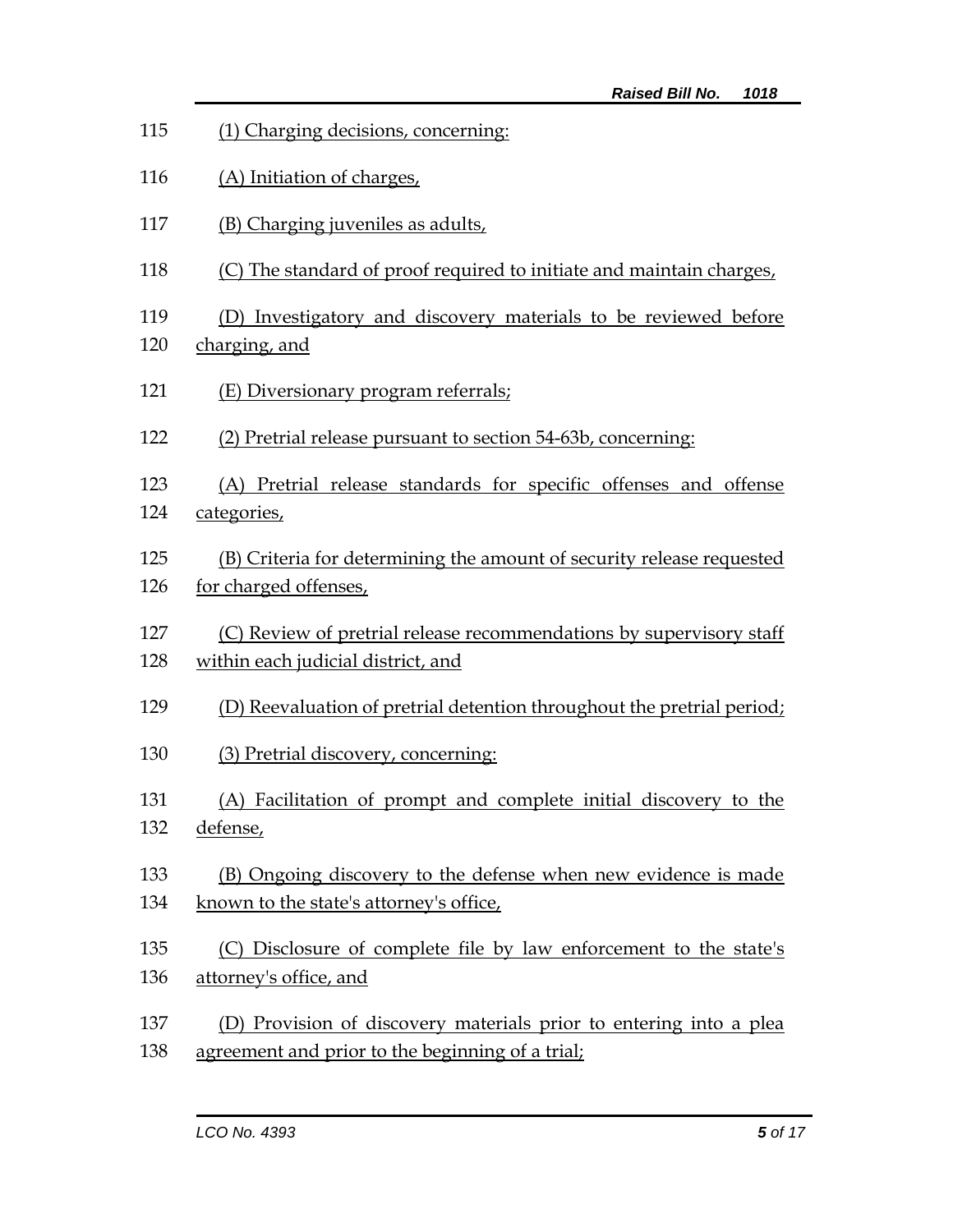| 139 | (4) Diversionary programs, concerning:                                 |  |  |
|-----|------------------------------------------------------------------------|--|--|
| 140 | (A) Eligibility and criteria for referral, and                         |  |  |
| 141 | (B) Minimizing or eliminating costs to defendants;                     |  |  |
| 142 | (5) Plea agreements, concerning:                                       |  |  |
| 143 | (A) Factors for consideration when evaluating a defendant for a plea   |  |  |
| 144 | agreement, such as offense categories, defendant characteristics and   |  |  |
| 145 | specific mitigating or aggravating factors, and                        |  |  |
| 146 | (B) The effect of a defendant's failure to enter into a plea agreement |  |  |
| 147 | on future sentencing recommendations;                                  |  |  |
| 148 | (6) Sentencing recommendations, including:                             |  |  |
| 149 | (A) Factors for recommendation of alternatives to incarceration,       |  |  |
| 150 | (B) Factors for requesting imposition of fines and fees, including     |  |  |
| 151 | attorney fees for appointed counsel,                                   |  |  |
| 152 | (C) Factors for sentencing recommendations (i) in excess of any        |  |  |
| 153 | applicable mandatory minimums, or (ii) at any applicable statutory     |  |  |
| 154 | maximum,                                                               |  |  |
| 155 | (D) The process for participating in presentencing reports, including  |  |  |
| 156 | making recommendations for sentencing variances contained in such      |  |  |
| 157 | reports, and                                                           |  |  |
| 158 | (E) Consideration and recording of projected expenditures of state or  |  |  |
| 159 | municipal funds associated with sentencing recommendations;            |  |  |
| 160 | (7) Post-sentence recommendations, including:                          |  |  |
| 161 | (A) Factors for recommending termination of post-sentence              |  |  |
| 162 | supervised or conditional release,                                     |  |  |
| 163 | (B) Factors for recommending pardons and other post-sentence relief,   |  |  |
| 164 | and                                                                    |  |  |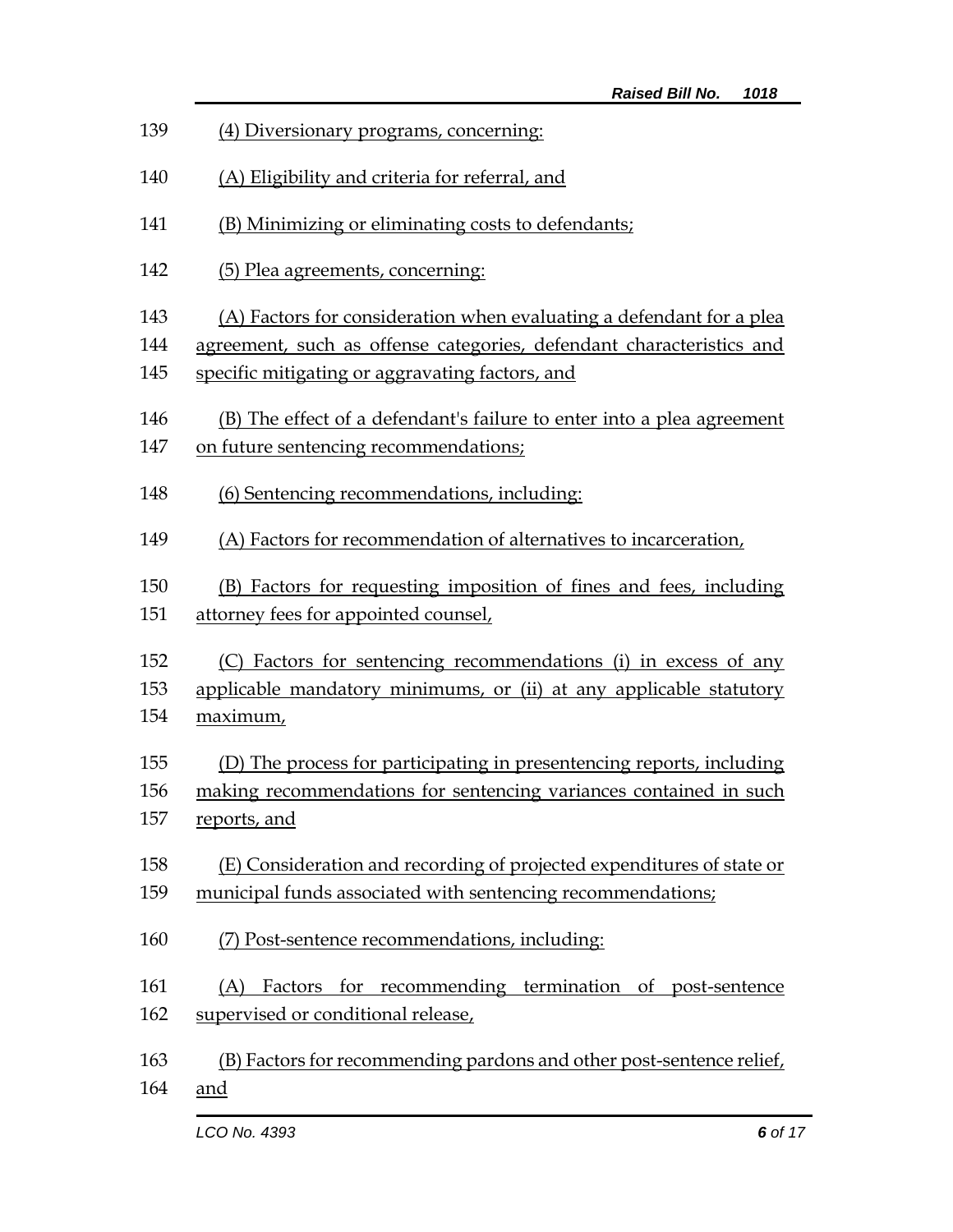| 165<br>166 | (C) The process for review of convictions and sentences challenged<br>as unlawful;                                                 |  |
|------------|------------------------------------------------------------------------------------------------------------------------------------|--|
| 167        | (8) Victim engagement and involvement, including:                                                                                  |  |
| 168<br>169 | (A) Eligibility for victim involvement in charging decisions and other<br>processes, and                                           |  |
| 170<br>171 | (B) Working with the Victim Advocate to develop uniform processes<br>for victim outreach and support;                              |  |
| 172<br>173 | (9) Case management and staffing, including transfer, continuance<br>and staffing standards;                                       |  |
| 174<br>175 | (10) Uniform prosecutorial ethics standards in addition to the ethical<br>standards pertaining to all attorneys;                   |  |
| 176        | (11) The use of a grand jury for investigations;                                                                                   |  |
| 177<br>178 | (12) Circumstances and procedures for deviating from the policies<br>created by the advisory board pursuant to this subsubsection; |  |
| 179        | (13) A uniform assessment tool for conducting annual performance                                                                   |  |
| 180        | evaluations for all deputy assistant state's attorneys, assistant state's                                                          |  |
| 181        | attorneys, senior assistant state's attorneys, supervisory assistant state's                                                       |  |
| 182        | attorneys and any other prosecuting attorneys; and                                                                                 |  |
| 183        | (14) Any other rules the advisory board deems necessary for the                                                                    |  |
| 184        | conduct of its internal affairs.                                                                                                   |  |
| 185        | (b) Not later than sixty days after the advisory board has developed                                                               |  |
| 186        | uniform policies in accordance with subsection (a) of this section, but in                                                         |  |
| 187        | no event after March 1, 2022, the members of the Criminal Justice                                                                  |  |
| 188        | Commission shall review and approve the uniform policies developed                                                                 |  |
| 189        | by the advisory board, if such policies address each subdivision of                                                                |  |
| 190        | subsection (a) of this section. If the commission determines that such                                                             |  |
| 191        | policies do not address one or more subdivisions of subsection (a) of this                                                         |  |
| 192        | section, the commission shall submit a written report to the advisory                                                              |  |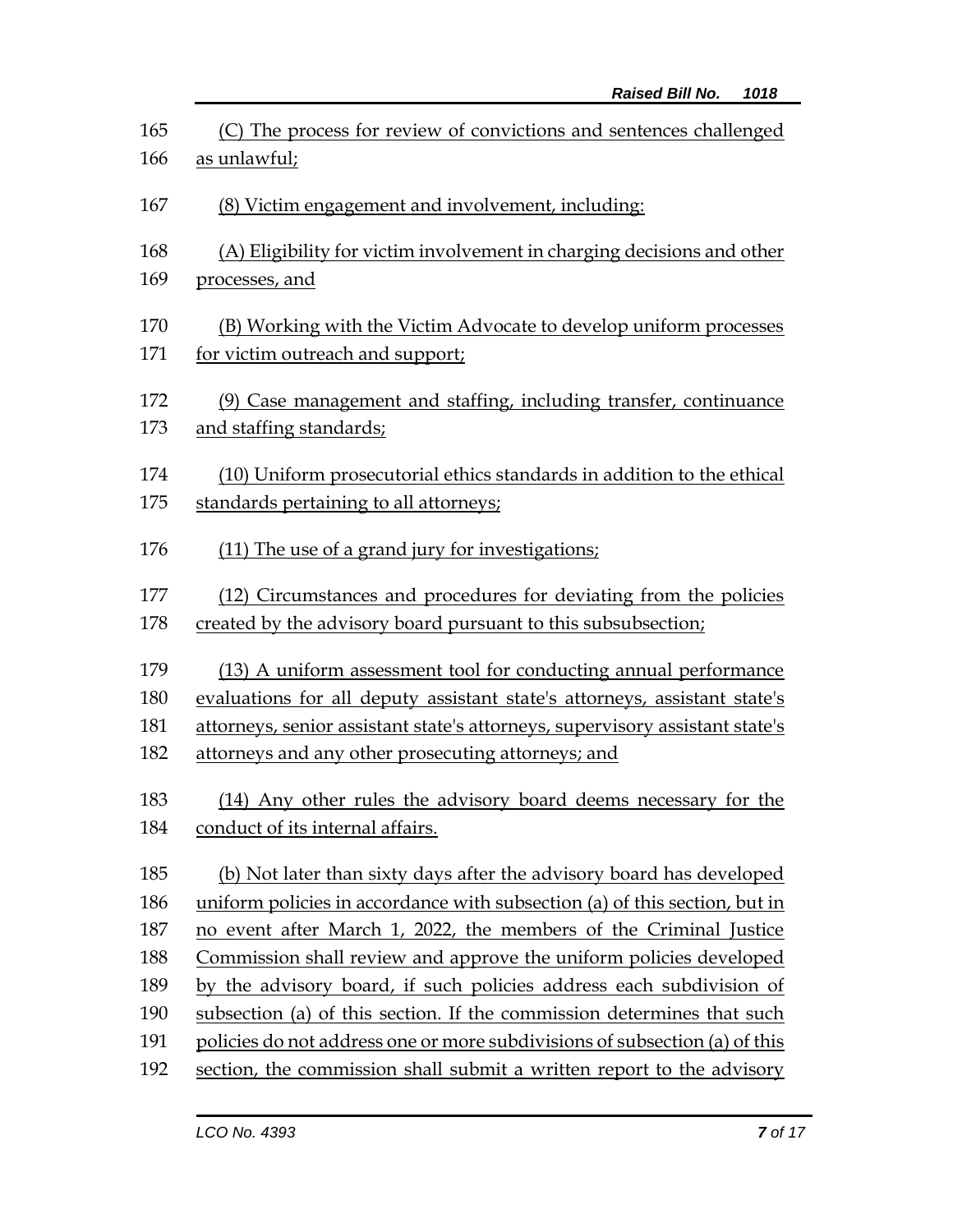| 193 | board detailing which subdivisions of subsection (a) of this section need    |  |  |
|-----|------------------------------------------------------------------------------|--|--|
| 194 | to be addressed in revised uniform policies. The advisory board shall        |  |  |
| 195 | revise the uniform policies to address each such subdivision and shall       |  |  |
| 196 | submit the revised uniform policies to the commission not later than ten     |  |  |
| 197 | days after receipt of such written report. Not later than thirty days after  |  |  |
| 198 | receipt of such revised uniform policies, the commission shall review        |  |  |
| 199 | and approve the revised uniform policies if such policies address each       |  |  |
| 200 | subdivision of subsection (a) of this section. If such revised uniform       |  |  |
| 201 | policies do not address each subdivision of subsection (a) of this section,  |  |  |
| 202 | the commission shall submit a written report to the advisory board and       |  |  |
| 203 | the advisory board shall further revise the uniform policies, in             |  |  |
| 204 | accordance with the provisions of this subsection.                           |  |  |
|     |                                                                              |  |  |
| 205 | (c) Upon approval of the policies by the Criminal Justice Commission         |  |  |
| 206 | pursuant to subsection (b) of this section, the advisory board shall vote    |  |  |
| 207 | to adopt the uniform polices on or before July 1, 2022. Upon adoption of     |  |  |
| 208 | the uniform policies and not later than July 1, 2022, the advisory board     |  |  |
| 209 | shall post the adopted uniform policies on the Division of Criminal          |  |  |
| 210 | Justice's Internet web site.                                                 |  |  |
|     |                                                                              |  |  |
| 211 | (d) (1) Not later than five years after the initial adoption of the policies |  |  |
| 212 | approved pursuant to subsection (b) of this section, and every five years    |  |  |
| 213 | thereafter, the advisory board shall:                                        |  |  |
| 214 | (A) Review the policies;                                                     |  |  |
|     |                                                                              |  |  |
| 215 | (B) Post on the Division of Criminal Justice's Internet web site notices     |  |  |
| 216 | concerning the time, date and place of any meeting of the advisory           |  |  |
| 217 | board for the purpose of making revisions to the uniform policies;           |  |  |
|     |                                                                              |  |  |
| 218 | (C) Hold a public meeting with opportunity for public testimony              |  |  |
| 219 | regarding the review or revision of uniform policies; and                    |  |  |
| 220 | (D) Revise uniform policies, if necessary.                                   |  |  |
| 221 | (2) Upon any such revisions, the advisory board shall submit such            |  |  |
| 222 | revised uniform policies to the Criminal Justice Commission, which           |  |  |
|     |                                                                              |  |  |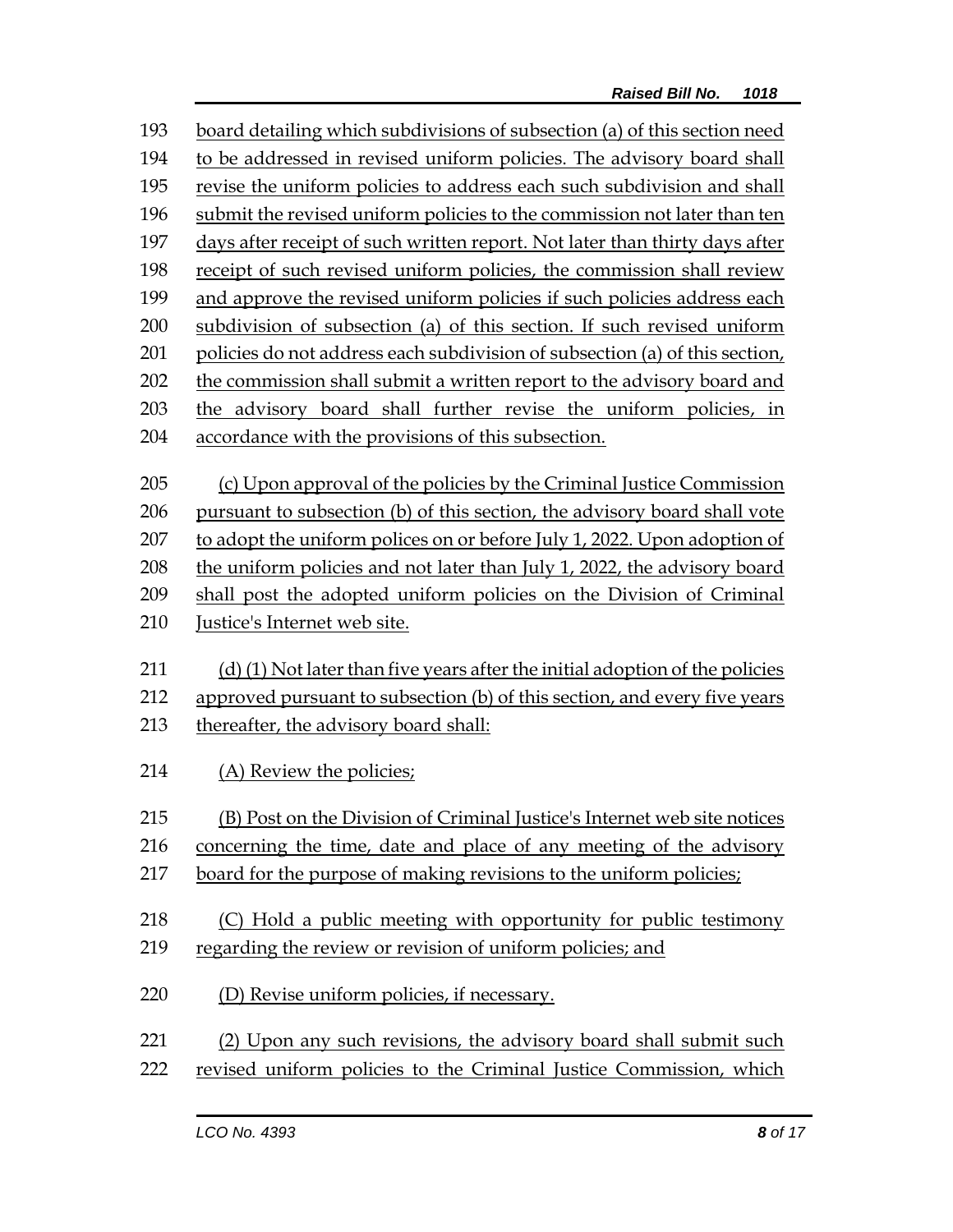shall review the revised uniform policies and approve such revised uniform policies in accordance with subsection (b) of this section. Not later than thirty days after such approval by the commission, the advisory board shall vote to adopt the uniform policies. Not later than thirty days after the adoption of such revised uniform policies, the advisory board shall post the adopted revised uniform policies on the 229 Division of Criminal Justice's Internet web site. (e) The advisory board shall meet at least quarterly to review the policies adopted pursuant to subsection (b) of this section and to advise on other standards, guidelines and policy matters. (f) Each state's attorney shall adopt and make available to the prosecuting attorneys within the state's attorney's judicial district the uniform policies adopted in accordance with subsection (c) of this section not later than July 1, 2022. Each state's attorney shall implement the policies within that judicial district and direct all prosecuting attorneys within the judicial district to comply with such policies. All state's attorneys shall adopt and implement any revision to the policies adopted in accordance with subsection (d) of this section. (g) The advisory board shall establish a methodology for the state's attorney of each judicial district to monitor and track information regarding compliance with the uniform or revised uniform policies 244 adopted in accordance with subsection  $(c)$  or  $(d)$  of this section. Sec. 4. Section 51-279c of the general statutes is repealed and the following is substituted in lieu thereof (*Effective October 1, 2021*): The Chief State's Attorney shall establish a formal training program 248 for all newly-appointed prosecuting attorneys consisting of not less than five days and an ongoing training program for all prosecuting attorneys consisting of not less than two days each year. Such training programs 251 shall commence January 1, 1998. On and after July 1, 2022, all such 252 training programs shall include training on (1) racial bias, including implicit bias; (2) systemic collateral consequences of arrest, charging and incarceration; (3) available conviction and sentencing alternatives; (4)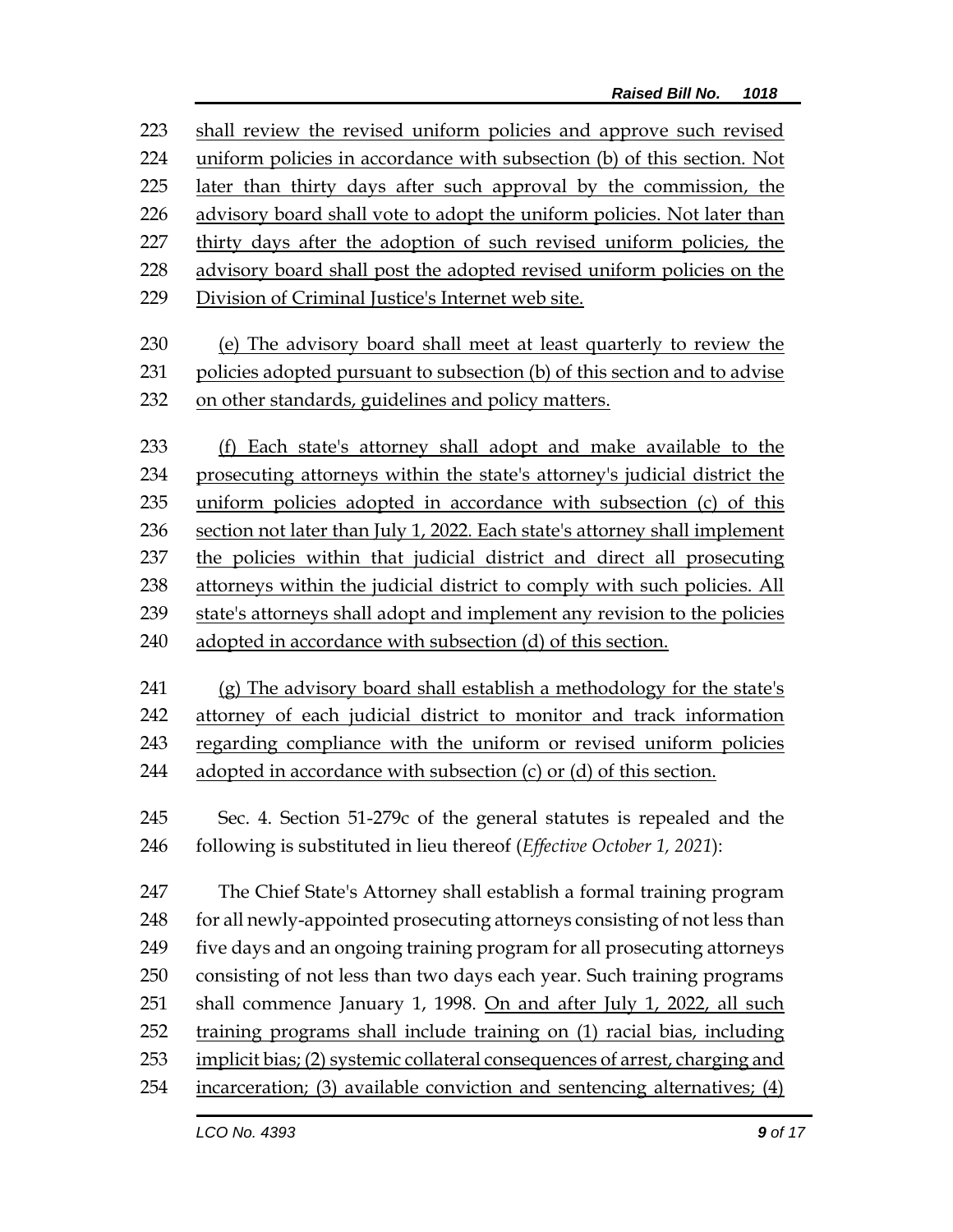victim interview techniques; (5) mental illness and trauma; and (6) reentry strategies for offenders released into the community. At least one day of each ongoing training program and of each training program for newly appointed prosecuting attorneys shall be held in a state correctional facility.

 Sec. 5. Section 51-280 of the general statutes is repealed and the following is substituted in lieu thereof (*Effective October 1, 2021*):

 (a) The **[**Chief State's Attorney and each state's attorney**]** Office of Policy and Management shall prepare a **[**merit and**]** performance **[**rating**]** report for each state's attorney **[**, assistant state's attorney and deputy assistant state's attorney and shall submit the merit and performance rating for each state's attorney to the Criminal Justice Commission for its consideration at the time for reappointing such attorneys to any new term or terms.**]** based upon data collected pursuant to section 51-286j, as amended by this act. The Office of Policy and Management shall provide the performance report for the state's attorneys for New Britain, Ansonia-Milford, Middlesex, Stamford- Norwalk, Hartford and Waterbury to the Criminal Justice Commission on or before July 1, 2022, and every two years thereafter. The Office of Policy and Management shall provide the performance report for the 275 state's attorneys for Danbury, Fairfield, Litchfield, New Haven, New London, Tolland and Windham to the Criminal Justice Commission on or before July 1, 2023, and every two years thereafter. The commission shall provide each performance report to the state's attorney who is the subject of the performance report and to the Commission on Human Rights and Opportunities and post such report on the Internet web site for the Division of Criminal Justice on the same date that the performance report is provided to the commission. (b) The performance report for each state's attorney required

pursuant to subsection (a) of this section shall include, but need not be

limited to, the following categories of data for the judicial district that

the state's attorney oversees for the evaluation period: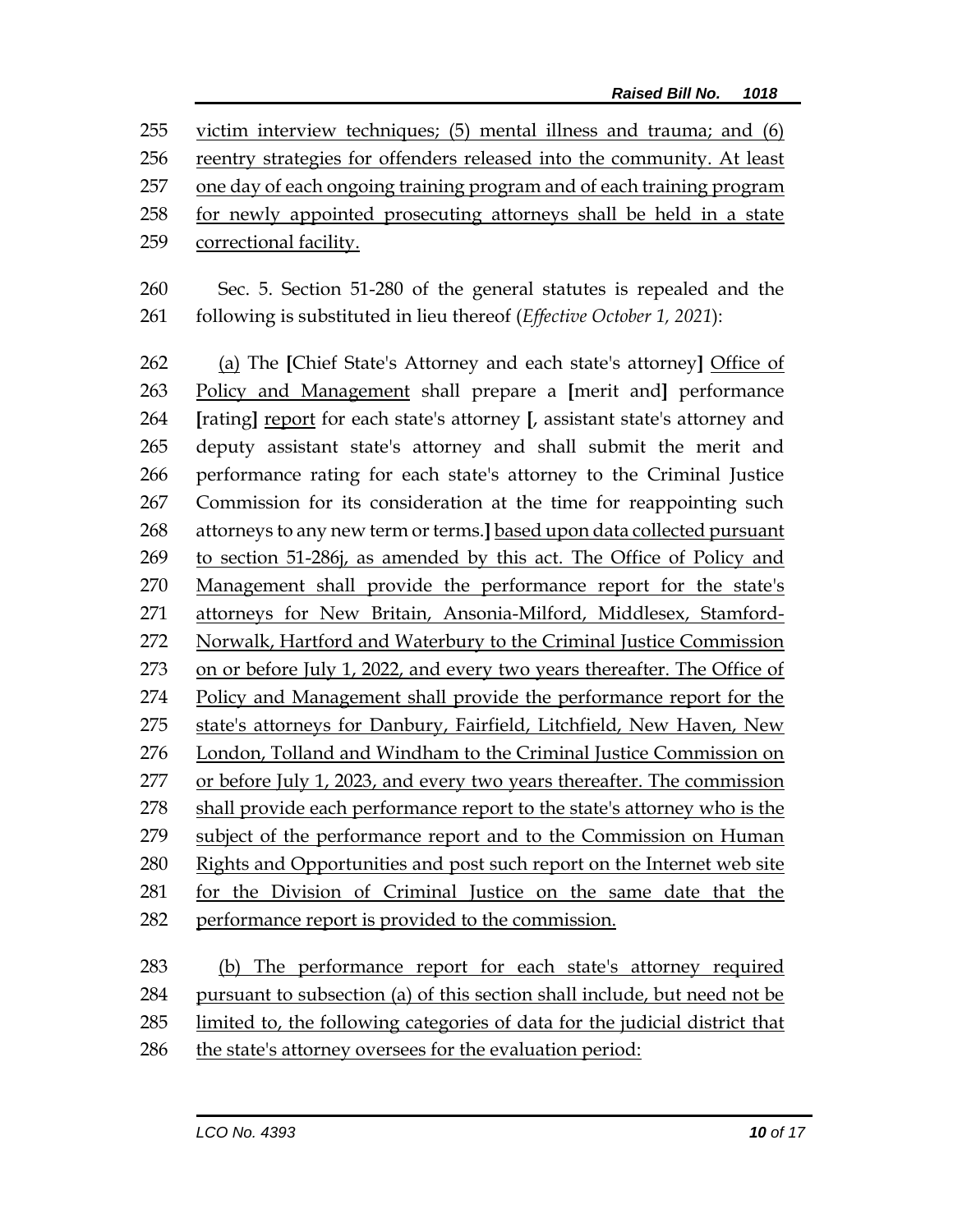| 287<br>288 | (1) The disparity, if any, in outcomes for different demographic<br>groups involved in the criminal justice process, in: |  |  |
|------------|--------------------------------------------------------------------------------------------------------------------------|--|--|
| 289        | (A) Arrests, including citations, summonses, custody arrests,                                                            |  |  |
| 290        | warrants and on-site arrests,                                                                                            |  |  |
| 291        | (B) Diversionary program applications, successful completions and                                                        |  |  |
| 292        | failures to complete,                                                                                                    |  |  |
| 293        | (C) Nonjudicial sanctions,                                                                                               |  |  |
| 294        | (D) Plea agreements, including agreements involving probation,                                                           |  |  |
| 295        | agreements involving imprisonment, other<br>agreements<br>and                                                            |  |  |
| 296        | prosecutors' last best offer,                                                                                            |  |  |
| 297        | (E) Trial dispositions, including dispositions involving probation,                                                      |  |  |
| 298        | dispositions involving prison and other dispositions,                                                                    |  |  |
| 299        | (F) Sentence lengths,                                                                                                    |  |  |
| 300        | (G) Court fees or fines, and                                                                                             |  |  |
| 301        | (H) Restitution amounts ordered;                                                                                         |  |  |
| 302        | (2) The efficient, timely and consistent administration of criminal                                                      |  |  |
| 303        | cases, as measured by the:                                                                                               |  |  |
| 304        | (A) Total number of cases dismissed, not prosecuted and nolled, and                                                      |  |  |
| 305        | cases dismissed, not prosecuted and nolled as a percentage of total cases                                                |  |  |
| 306        | charged,                                                                                                                 |  |  |
| 307        | (B) Total number of cases resolved by plea agreement and cases                                                           |  |  |
| 308        | resolved by plea agreement as a percentage of total cases charged,                                                       |  |  |
| 309        | (C) Total number of continuances granted, and                                                                            |  |  |
| 310        | (D) Total number of cases resolved by plea agreement where the                                                           |  |  |
| 311        | defendant pled guilty or by plea agreement where the defendant pled                                                      |  |  |
| 312        | guilty or nolo contendere to a lesser charge than that initially charged as                                              |  |  |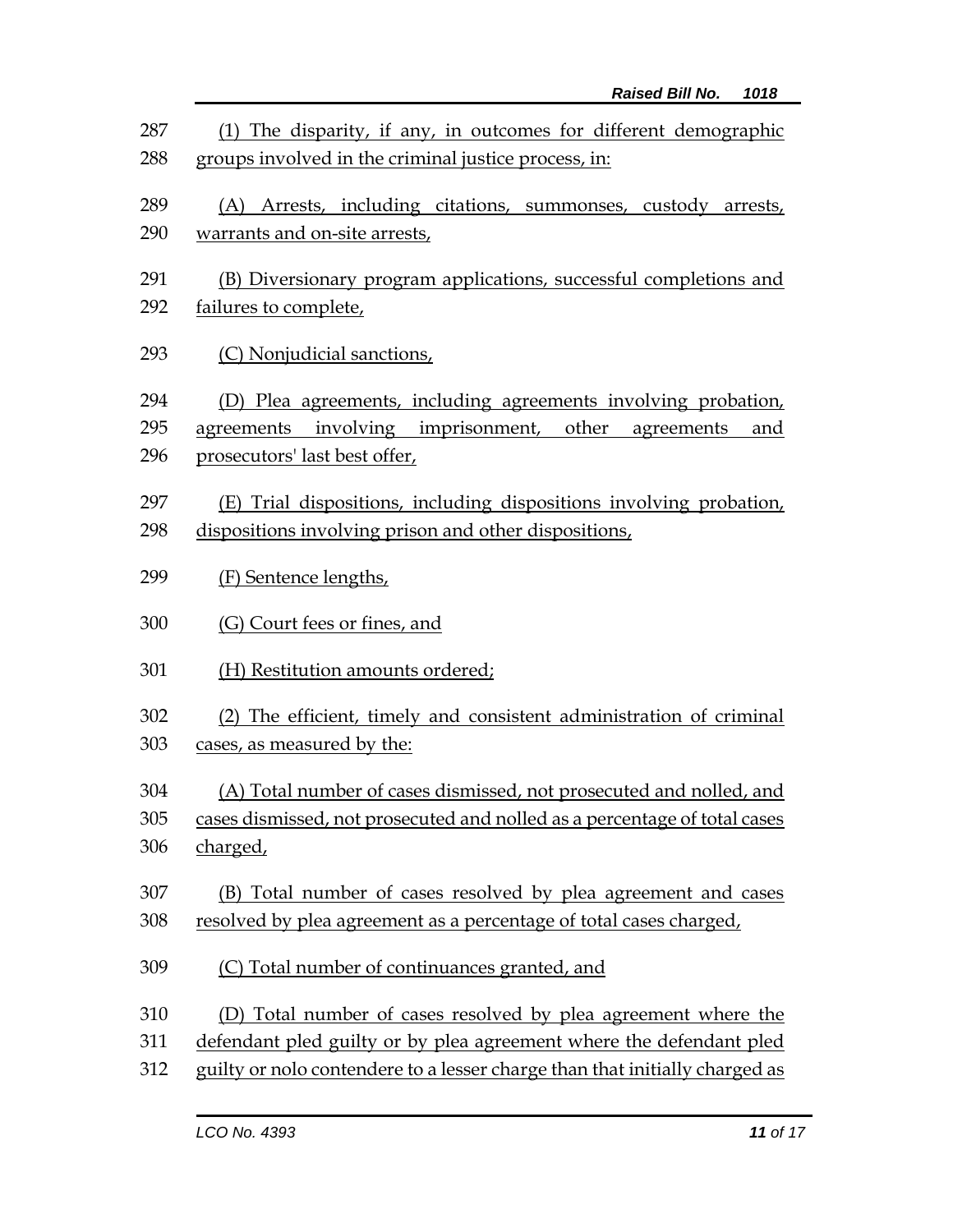| 313 | a percentage of total cases resolved by plea agreement;               |  |  |
|-----|-----------------------------------------------------------------------|--|--|
| 314 | (3) The proportionality of criminal justice outcomes relative to both |  |  |
| 315 | offenses and to the community needs, as measured by the:              |  |  |
| 316 | (A) Total number of cases referred for diversionary programs and      |  |  |
| 317 | cases referred for diversionary programs as a percentage of overall   |  |  |
| 318 | number of cases,                                                      |  |  |
| 319 | (B) Total number of cases with a defendant under twenty-one years     |  |  |
| 320 | of age and the percentage of cases where the defendant was charged as |  |  |
| 321 | <u>an adult,</u>                                                      |  |  |
| 322 | (C) Total number of median incarceration days for sentences in        |  |  |
| 323 | misdemeanor cases and for sentences in felony cases,                  |  |  |
| 324 | (D) Total number of case convictions with a sentence of probation or  |  |  |
| 325 | parole for misdemeanor cases and felony cases,                        |  |  |
| 326 | (E) Median probation time in misdemeanor cases and felony cases,      |  |  |
| 327 | (F) Percentage of cases for which restitution was ordered as part of  |  |  |
| 328 | the sentence in misdemeanor cases and felony cases,                   |  |  |
| 329 | (G) Total number of sentence modification requests received and       |  |  |
| 330 | total number of sentence modification requests consented to, and      |  |  |
| 331 | (H) Total number of prison admissions from the judicial district as a |  |  |
| 332 | result of convictions;                                                |  |  |
| 333 | (4) Internal management and functioning of the state's attorney's     |  |  |
| 334 | office, as measured by the:                                           |  |  |
| 335 | (A) Existence of and compliance with a business plan for the judicial |  |  |
| 336 | district,                                                             |  |  |
|     |                                                                       |  |  |
| 337 | (B) Compliance with the policies created pursuant to section 51-279a  |  |  |
| 338 | as amended by this act,                                               |  |  |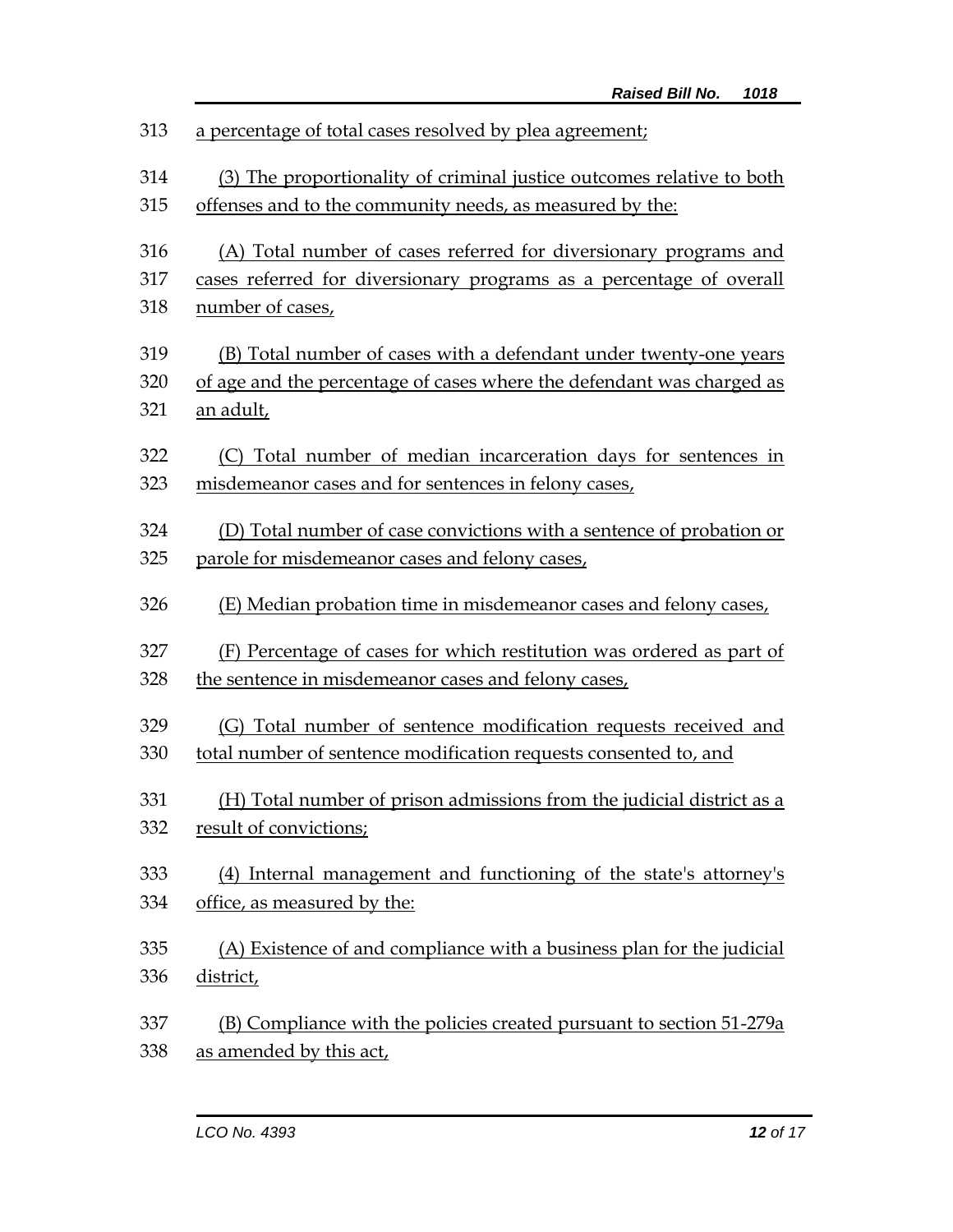| 339 | (C) Overall percentage of prosecuting attorneys within the state's        |  |  |  |
|-----|---------------------------------------------------------------------------|--|--|--|
| 340 | attorney's judicial district by race, sex, ethnicity and age, along with  |  |  |  |
| 341 | percentage of prosecuting attorneys within leadership positions and       |  |  |  |
| 342 | within nonleadership positions by race, sex, ethnicity and age,           |  |  |  |
| 343 | (D) Overall median number of cases per prosecuting attorney within        |  |  |  |
| 344 | the state's attorney's judicial district, along with the number of        |  |  |  |
| 345 | misdemeanors and felonies charged per prosecuting attorney,               |  |  |  |
| 346 | (E) Percentage of all cases dismissed, not prosecuted and nolled that     |  |  |  |
| 347 | resulted from a lack of witness cooperation,                              |  |  |  |
| 348 | (F) Total number of meritorious ethics violations by prosecuting          |  |  |  |
| 349 | attorneys within the state's attorney's judicial district, and            |  |  |  |
| 350 | (G) Median number of hours of professional and legal training             |  |  |  |
| 351 | completed by prosecuting attorneys within the state's attorney's judicial |  |  |  |
| 352 | district, including median number of hours of training on the topics      |  |  |  |
| 353 | specified in section 51-279c, as amended by this act; and                 |  |  |  |
| 354 | (5) The health of communities impacted by prosecution, as measured        |  |  |  |
| 355 | <u>by:</u>                                                                |  |  |  |
| 356 | (A) Victim satisfaction as measured by section 51-279a, as amended        |  |  |  |
| 357 | by this act,                                                              |  |  |  |
| 358 | (B) Number of staff assigned to community-based subdivisions              |  |  |  |
| 359 | within state's attorney's judicial district,                              |  |  |  |
| 360 | (C) Percentage of defendants referred to diversionary programs who        |  |  |  |
| 361 | successfully complete such programs,                                      |  |  |  |
| 362 | (D) Percentage of people who were released from incarceration             |  |  |  |
| 363 | within the preceding three years who are homeless or without              |  |  |  |
| 364 | permanent or stable dwellings within the state's attorney's judicial      |  |  |  |
| 365 | district,                                                                 |  |  |  |
| 366 | (E) Percentage of felony cases dismissed, not prosecuted and nolled       |  |  |  |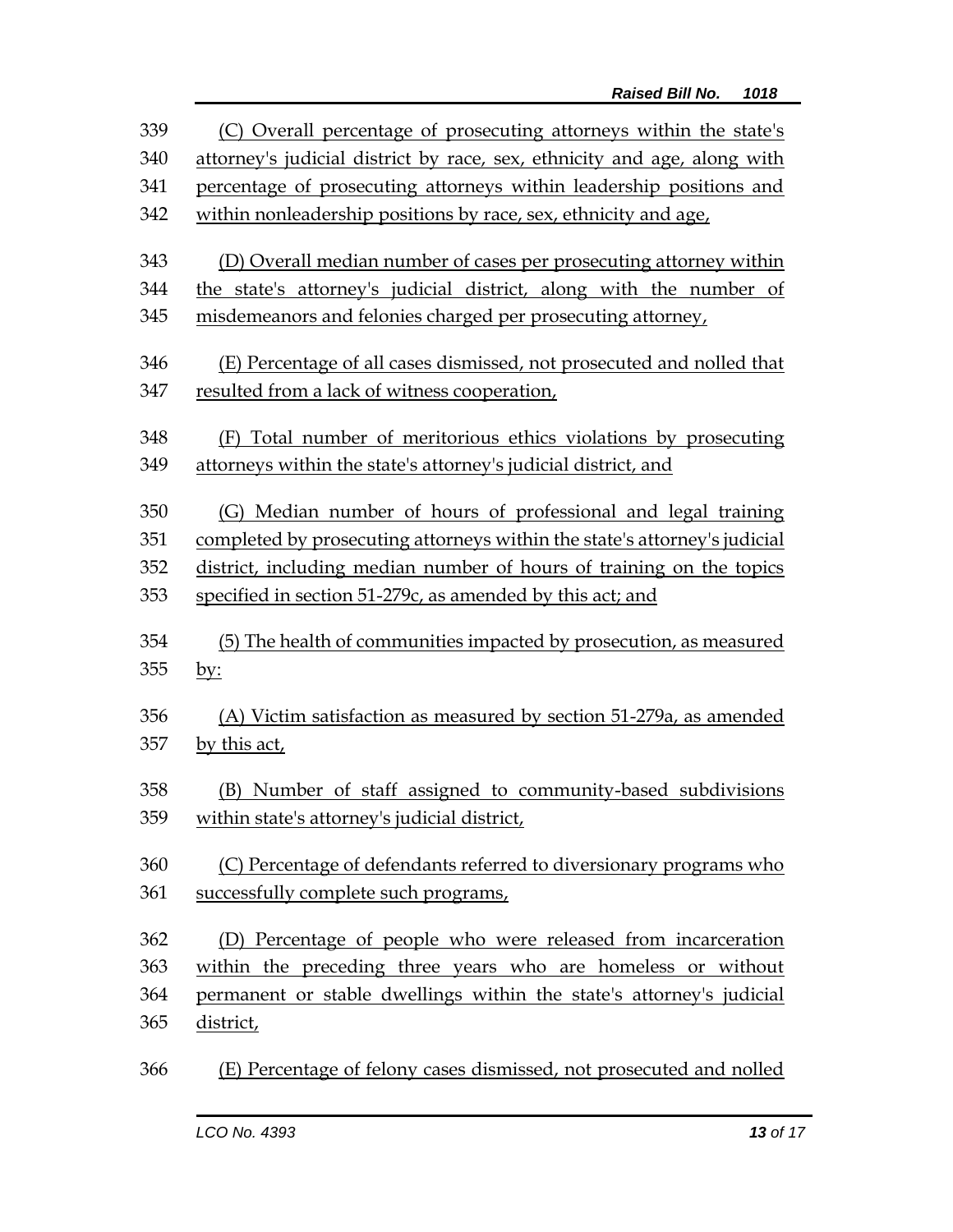in the highest crime zip code in the judicial district and the percentage of felony cases dismissed, not prosecuted and nolled in the lowest crime zip code in the judicial district, and (F) Percentage of felony cases dismissed, not prosecuted and nolled in the highest median income zip code in the judicial district and the percentage of felony cases dismissed, not prosecuted and nolled in the lowest median income zip code in the judicial district. (c) Using the performance report created by the Office of Policy and Management, the Criminal Justice Commission shall conduct a performance review of each state's attorney every two years after the Office of Policy and Management has filed performance reports for that year, with performance review for the state's attorneys for New Britain, Ansonia-Milford, Middlesex, Stamford-Norwalk, Hartford and Waterbury being conducted in even-numbered years and performance reviews for the state's attorneys for Danbury, Fairfield, Litchfield, New Haven, New London, Tolland and Windham being conducted in odd- numbered years. Each performance review shall occur at a regularly scheduled, duly noticed public meeting and shall include the opportunity for public comment. The commission shall review the performance report for each state's attorney, with the state's attorney given the opportunity to explain any discrepancies between the judicial districts or between past and present performance. (d) When a state's attorney is being considered for reappointment, the performance reports created by the Office of Policy and Management and the performance reviews conducted by the Criminal Justice Commission may be considered by the Criminal Justice Commission. Sec. 6. Section 51-286j of the general statutes is repealed and the following is substituted in lieu thereof (*Effective October 1, 2021*): (a) The Division of Criminal Justice, in consultation with the Judicial Branch, the Department of Correction and the Criminal Justice Information System Governing Board, established under section 54-142, shall collect for the purposes of section 4-68ff disaggregated, case level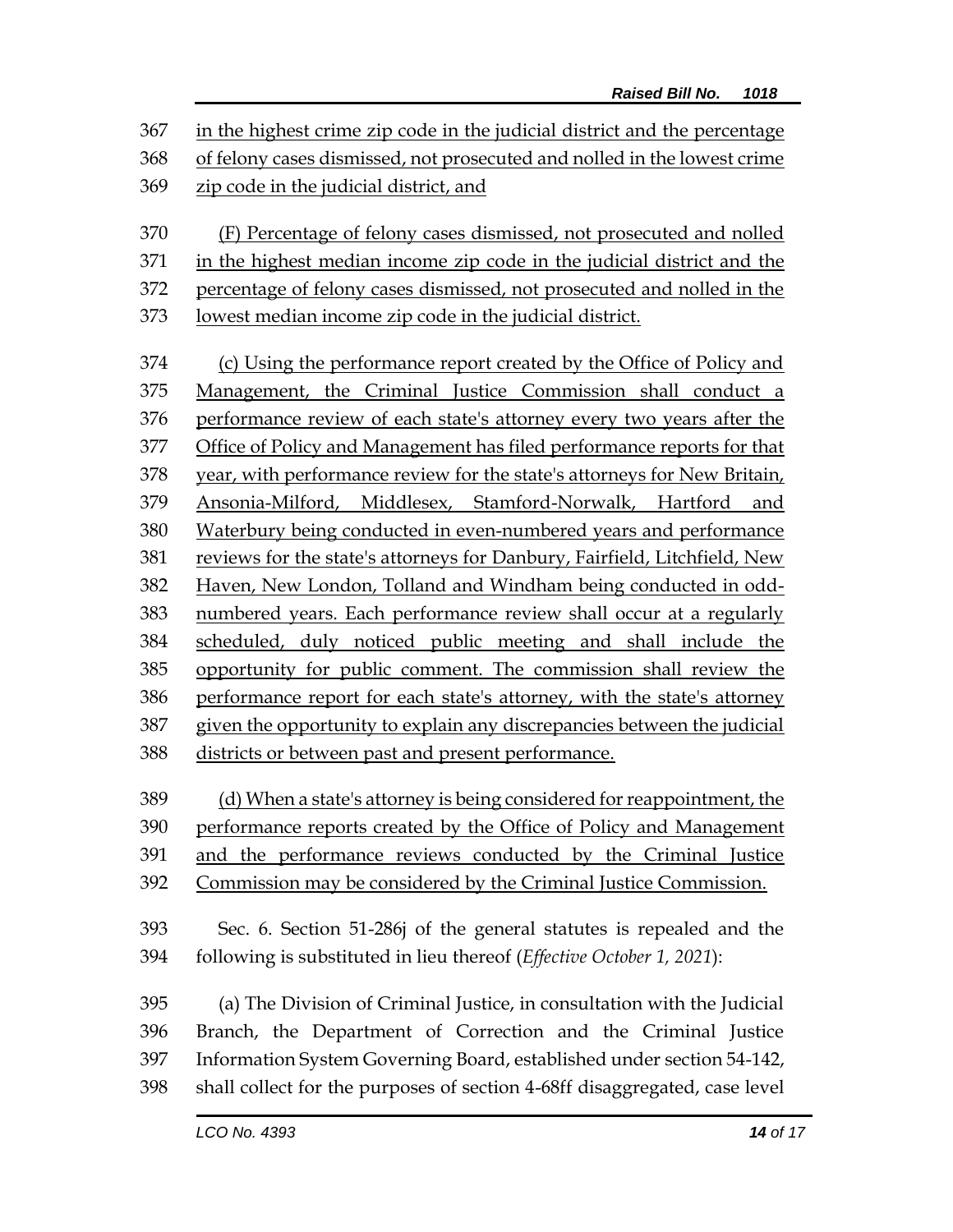data by docket number pertaining to defendants who are eighteen years of age or older at the time of the commission of an alleged offense under each of the categories described in subdivisions (1) to **[**(13)**]** (14),

inclusive, of this subsection, as follows:

 (1) Arrests, including data on citations, summonses, custody arrests, warrants and on-site arrests;

(2) Arraignments of individuals in custody;

(3) Continuances;

 (4) Diversionary programs, including data on program applications, program diversions, successful completions by defendants of such programs, failures by defendants to complete such programs and people in diversion on the first of the month;

 (5) Contact between victims and prosecutorial officials, including data on cases involving victims;

 (6) Dispositions, including data on pending cases and cases disposed of;

 (7) Nonjudicial sanctions, including data on nonjudicial sanctions applied, successful completion of nonjudicial sanctions, failure of nonjudicial sanctions and persons on nonjudicial sanction status on the first of the month;

 (8) Plea agreements, including data on total plea agreements, agreements involving probation, agreements involving prison, other agreements and prosecutor's last best offer;

 (9) Cases going to trial, including data on cases added per month, pending trial cases, plea offers accepted by the court per month, plea offers rejected by the court per month, disposition by trial, disposition involving probation, disposition involving prison and other dispositions;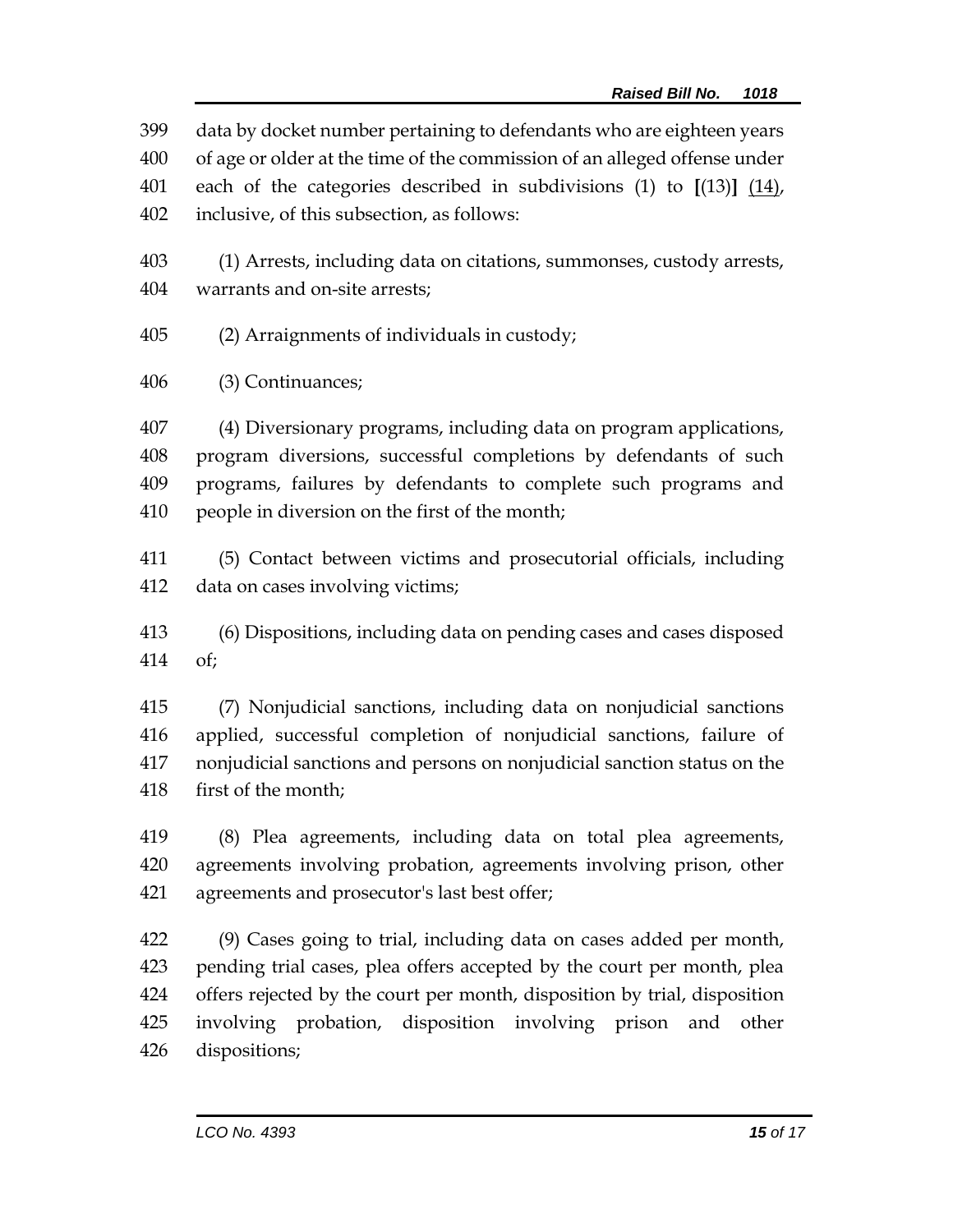(10) Demographics, including data on race, sex, ethnicity and age; (11) Court fees or fines, including those imposed by the court at the disposition of the defendant's case and any outstanding balance the defendant may have on such fees or fines; (12) Restitution amounts ordered pursuant to subsection (c) of section 53a-28, including any amount collected by the court and any amount paid to a victim; **[**and**]** 434 (13) The zip code of the defendant's primary residence; and (14) Uses of force investigated by the Office of the Inspector General. (b) No information collected under this section that personally identifies a victim may be disclosed under section 4-68ff. Sec. 7. Section 51-277c of the general statutes is repealed. (Effective

439 October 1, 2021)

| This act shall take effect as follows and shall amend the following<br>sections: |                 |              |  |  |
|----------------------------------------------------------------------------------|-----------------|--------------|--|--|
| Section 1                                                                        | October 1, 2021 | $51-275a(h)$ |  |  |
| Sec. 2                                                                           | October 1, 2021 | $51-278(b)$  |  |  |
| Sec. 3                                                                           | July 1, 2021    | 51-279a      |  |  |
| Sec. 4                                                                           | October 1, 2021 | $51 - 279c$  |  |  |
| Sec. 5                                                                           | October 1, 2021 | 51-280       |  |  |
| Sec. 6                                                                           | October 1, 2021 | 51-286j      |  |  |

## *Statement of Purpose:*

To (1) increase prosecutorial accountability by (A) providing that the Criminal Justice Commission be an autonomous body, (B) requiring biennial performance evaluations of state's attorneys, (C) requiring adoption and implementation of uniform policies, (D) amending training requirements for prosecutors, (E) outlining data upon which state's attorney performance ratings are based, (F) making policies and reports available online, and (G) adding use of force investigations as a category for which case level data is collected, and (2) repeal the requirement that in the investigation and prosecution of crime, priority